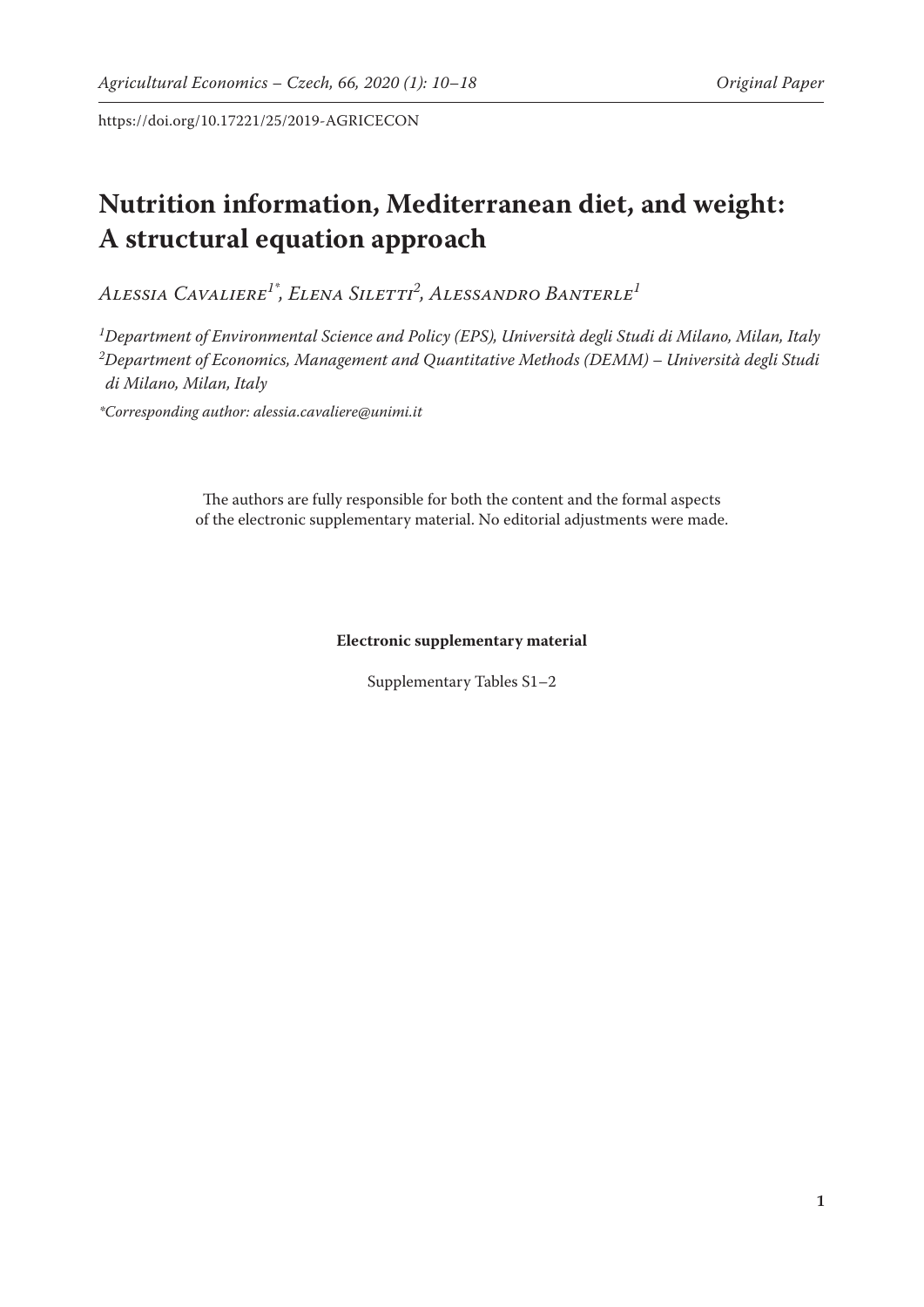### https://doi.org/10.17221/25/2019-AGRICECON

|                                    |                                     | (%)           |                          |              |
|------------------------------------|-------------------------------------|---------------|--------------------------|--------------|
|                                    | female                              | 58            |                          |              |
| Gender                             | male                                | 42            |                          |              |
|                                    | $18 - 24$                           | 5             |                          |              |
|                                    | $25 - 34$                           | 22            | Mean                     | 46 years     |
| Age (years)                        | $35 - 44$                           | 25            | St. deviation            | 14.4 years   |
|                                    | $45 - 54$                           | 19            | Coefficient of variation | 0.313        |
|                                    | $55 - 64$                           | 15            |                          |              |
|                                    | > 64 years old                      | 14            |                          |              |
|                                    | primary school                      | $\mathbf{Q}$  |                          |              |
| Education                          | middle school                       | 24            |                          |              |
|                                    | high school                         | $45 \pmod{e}$ |                          |              |
|                                    | university                          | 20            |                          |              |
|                                    | $500 - 1000$                        | 10            | Mean                     | EUR 2 183.33 |
| Monthly family income              | $1000 - 2000$                       | 33            | St. deviation            | EUR 871.86   |
| (EUR)                              | $2000 - 3000$                       | 36            | Coefficient of variation | 0.399        |
|                                    | > 3000                              | 20            |                          |              |
| Adherence to Mediterranean<br>diet | $1 - 5$                             | 22.3          | Mean                     | 6.6          |
|                                    | $6 - 10$                            | 77.7          | St. deviation            | 1.5          |
|                                    |                                     |               | Coefficient of variation | 0.227        |
| BMI                                | underweight $(BMI < 18.5)$          | 2.70          |                          |              |
|                                    | normal weight $(18.5 < BMI > 24.9)$ | 49.30         | Mean                     | 25.4         |
|                                    | overweight $(25 < BMI > 29.9)$      | 30.00         | St. deviation            | 4.8          |
|                                    | obese $(30 < BMI > 39.9)$           | 12.30         | Coefficient of variation | 0.189        |
|                                    | more than obese $(BMI > 40)$        | 4.00          |                          |              |
|                                    | not available                       | 1.70          |                          |              |

# Table S1. Description of the sample

Source: Own calculation based on data survey